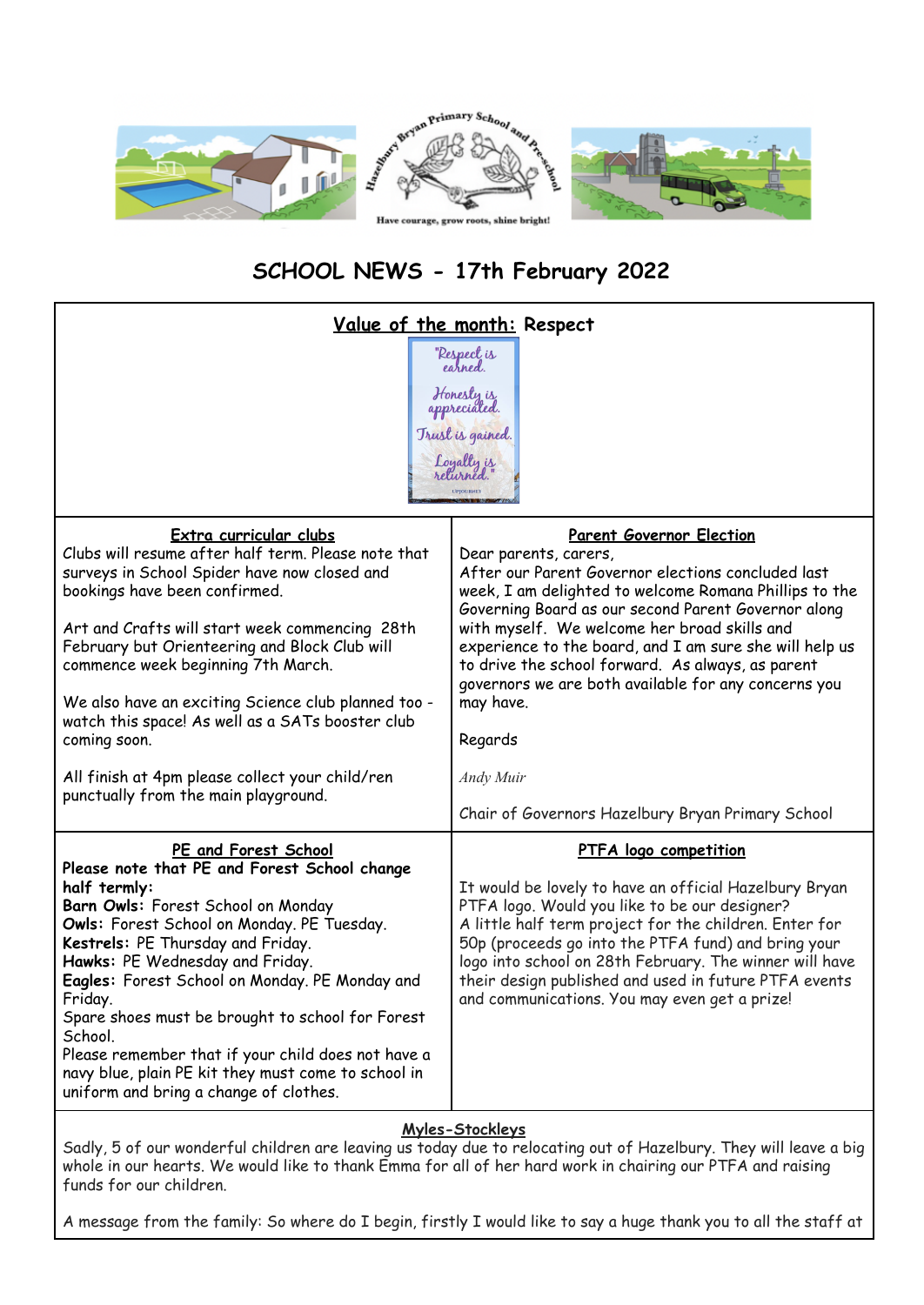Hazelbury, you have all been amazing and do a fantastic job with our children. Secondly, I would like to say what a pleasure it has been getting to know you all and to make some lifetime friends. It's been a really tough decision for us to leave the school but the right one for us, we are going to miss everyone so much. It's been a huge pleasure being part of the PTFA and I wish you all well for the future and we will look forward to upcoming events that we can come and say hello.The PTFA is really crucial for the school so please do support it in any way you can. We wish you all the very best for the future and we hope we can come and visit you all soon. So from, Myself, Gary, Oscar, Ethan, Finley, George & Charlotte it's goodbye for now. Take care everyone. We really will miss you all. The Myles-Stockley's **World Book Day reminder** On 3rd March we will be celebrating World Book Day by coming to school in our PJs, with our favourite book and bringing our favourite character along with us - in the form of a fruit or vegetable. **Toddler group** Spread the word, a brand new toddler group starting in our very own school hall from 4th March. Starting date will be confirmed on the first week back to school after half term due to paperwork needed to commence. Come and join the fun whilst having a tea, biscuit and natter. **Book Challenge** Congratulations to: Ben - Eagles Noah - Hawks Henry - KS1 Who won our book challenge by correctly answering one of our weekly quiz questions and were then the lucky winners of our half termly draw. Keep reading! **Learner of the week... Barn Owls:** Mimi for incredible shape recognition and pattern work. **Owls:** Finley MS for being really helpful in class. **Kestrels:** Connor for amazing effort in yoga. **Hawks:** Logan for a super attitude to learning this week and writing a great letter to persuade our chairs to come back. **Eagles:** Maggie for persevering in maths and for being neat and productive. **Attendance Class: Week beginning: Owls** 96.3% **Kestrels** 97.2% **Hawks** 97.8% - WELL DONE HAWKS **Eagles** 95.3%